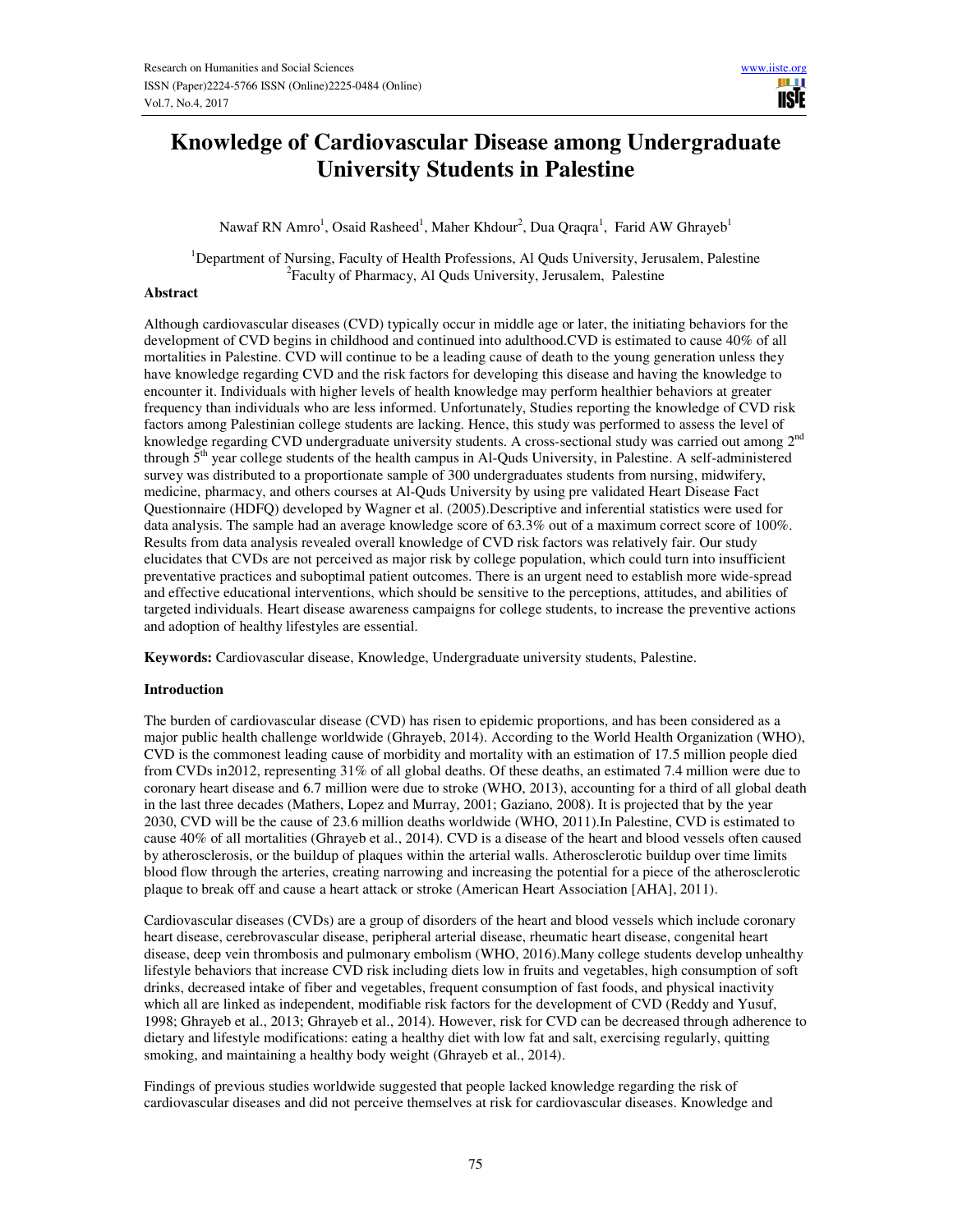perceptions of CVD risk factors are a vital prerequisite for successful prevention of CVD and very essential for nursing and midwifery college students as they will be the health-care providers of future. Literature indicates that awareness regarding CVD as the leading cause of death has been correlated with individual action to reduce one's risk factors for CVD (Mosca et al., 2006). A study conducted among the 320university female employees aged 20 -58 years old from Al-Quds University, Palestine in 2015 demonstrated poor knowledge regarding heart disease (Ghrayeb, 2016).

In another study conducted among the 720 students of grades (7-11) from four high schools in Tarqumia, Palestine in 2014 showed that 18.61% and 9.17% of respondents were overweight and obesity, respectively, and fast food consumption, drinking soft drinks was 29.31%, and 38.75%, respectively (Ghrayeb et al., 2014). In an another study conducted among 1,503 college students at state university of New York at Plattsburgh in 1990 found that over 91% of respondents knew hypertension was a major cardiovascular risk factor. In addition, 90% identified smoking, 86.7% identified cholesterol level, and 72% identified exercise as additional factors (Frost, 2010). A study conducted in Palestine showed that the age of the start of smoking was found to be 13 years for male and female students (Ghrayeb et al., 2013).

In order for Palestinians to develop healthy behaviors in the present and realize health benefits through the life course, strategies to reduce CVDs should include efforts to improve health knowledge and behavior among adolescent populations. Health knowledge is critical for determining health behavior. Individuals with higher levels of health knowledge may perform healthier behaviors at greater frequency than individuals who are less informed. Studies reporting the knowledge of CVD risk factors among nursing college students in Palestine are still lacking. It is therefore important to assess the knowledge and attitude regarding the major risk factors of cardiovascular diseases among the college students. Findings of this study would help in identifying areas of weaknesses and misconceptions and health-risk behaviors that require additional educational efforts. Finally, this would provide impetus for improvement of the current and future programs devoted to college students' education for CVD

#### **Materials and Methods**

This is a descriptive cross-sectional with stratified sampling method had been utilized for this study to assess the Knowledge regarding risk factors of CVD among students of Al-Quds University, Palestine. This study was conducted at Al-Quds University Campus between Octobers to November 2016. The Heart Disease Fact Questionnaire (HDFQ) was self-administered to the participants. Questionnaire was pretested. Before the survey conduction; purpose of the study was explained and verbal consent was taken from the students as well as ethical approval was obtained from the ethical committee of the college. The questionnaires were distributed to the selected undergraduate students of all departments in the medical and health Campus; namely the Faculty of Medicine, Pharmacy, Dentistry, and faculty of health professions, given some interval time and collected back after they have completed the questionnaire. The inclusion criteria for the participants were age of 18 years old and above of both genders, which include Year 1 through Year 4 from each faculty. The students who have CVD were excluded from this survey. The calculated sample size was 330, inclusive of the 15% non-response rate, with a response rate of 90.9%. The confidence level chosen was 95%.

#### **Instrument**

A structured questionnaire consisted of eight parts. Prior to the study, the questionnaire was tested for content validity by a panel of experts which comprised three faculty members and two health promoters who were experienced in the field of health promotion, advanced nursing and medical nursing. Consequently, items or questions that were ambiguous or extraneous were either modified or expunged. The test-retest reliability of the questionnaire was determined in a pilot study among 50 undergraduate students who were excluded from the main study. The internal consistency of the questionnaire was found to be 0.82 on Cronbach's alpha. The eightsection questionnaire obtained information on: part I demographic data including age, gender, marital status, Insurance, Place of residence, student status, year of study, employment, and family history of cardiovascular disease and specialty of education. Part II modified to estimate level of knowledge about heart disease. Part III was designed to measure knowledge of risk factors about coronary Heart Disease. Part IV consisted of items to measure knowledge of types of cardiovascular disease. Part V designed to measure knowledge of symptoms of heart attack. Part VI consisted to evaluate the knowledge of symptoms of stroke. Part VII to measure the knowledge of ischemic heart disease risk factors. Part VIII was designed to measure the knowledge of dealing with acute myocardial infarction.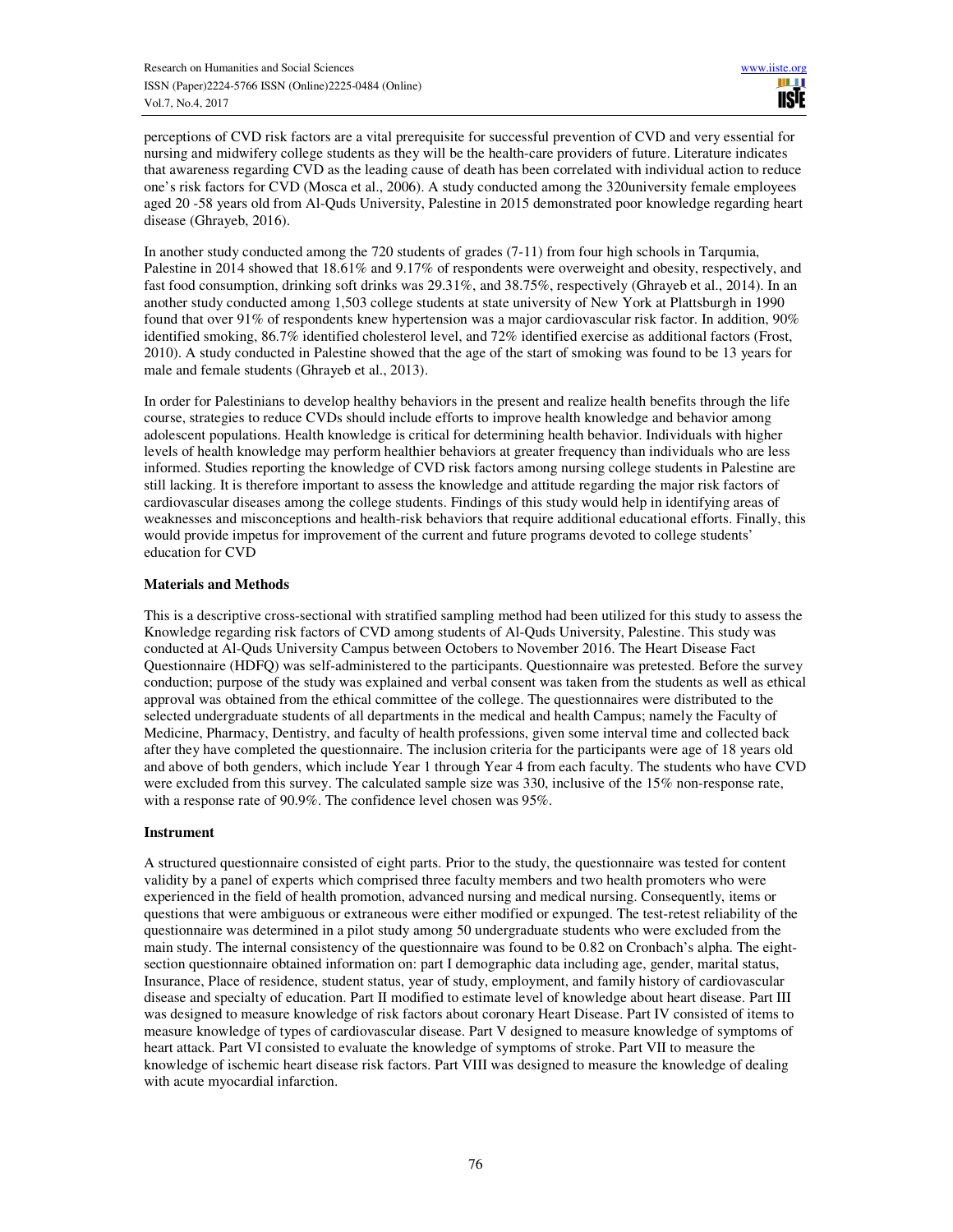The data entry and analysis were done using SPSS (Statistical Package for the Social Sciences) for Windows, version 23. Descriptive statistics (frequency and percentage) were used to describe the socio-demographic characteristics and the Knowledge, independent t-test and ANOVA test was used to compare the Knowledge between the different socio-demographic characteristics.

# **RESULTS**

A total of 330 male and female college students were recruited and invited to fill out the self-administered questionnaire; 300 agreed to participate filled and return the questionnaire for a response rate of 90.9%. Table 1 presents an overview of the participants' socio-demographic and general characteristics. The average age of the respondents is 20.54 years old with the majority (90.0%, 270) of them were single while the rest were married (10.0%). Sixty-two (20.7%) were from department of nursing, 25 (8.4%) from midwifery, 57(19.0%) from pharmacy, 53 (17.7%) from medical laboratory, 12 (4.3%) from physiotherapy, 26 (8.4%) from radiography, and64 (21.3%) from dentistry. Out of these participants 102 (34.0%) were males and 198(66.0%) were females. Sixty (20.0%) of the participants were  $2<sup>nd</sup>$  year, 121 (40.3 %) were  $3<sup>rd</sup>$  year, 97 (32.3%) were  $4<sup>th</sup>$  year, and 22  $(7.3\%)$  were  $5<sup>th</sup>$  year.

| Variables               | $n=300$ | Percentages (%) |  |  |  |
|-------------------------|---------|-----------------|--|--|--|
| Age-group               |         |                 |  |  |  |
| 20 years old and less   | 160     | 53.3            |  |  |  |
| Between 21-23 years     | 128     | 42.7            |  |  |  |
| 24 years old and more   | 12      | 4.0             |  |  |  |
| Gender                  |         |                 |  |  |  |
| Male                    | 102     | 34.0            |  |  |  |
| Female                  | 198     | 66.0            |  |  |  |
| <b>Study major</b>      |         |                 |  |  |  |
| <b>Nursing</b>          | 62      | 20.7%           |  |  |  |
| Midwifery               | 25      | 8.4%            |  |  |  |
| Pharmacy                | 57      | 19.0%           |  |  |  |
| Medical laboratory      | 53      | 17.7%           |  |  |  |
| Physiotherapy           | 12      | 4.3%            |  |  |  |
| Radiography             | 26      | 8.4%            |  |  |  |
| Dentistry               | 64      | 21.3%           |  |  |  |
| Academic year           |         |                 |  |  |  |
| 2 <sup>nd</sup><br>year | 60      | 20.0%           |  |  |  |
| $3^{\text{rd}}$<br>year | 121     | 40.3%           |  |  |  |
| $4^{\text{th}}$<br>year | 97      | 32.3%           |  |  |  |
| $5th$ year              | 22      | 7.3%            |  |  |  |

Table 1 Socio-demographic Characteristics of the study participants

# **Level of knowledge regarding cardiovascular disease**

Table 2 describes the percentages of correct response to each individual item regarding the knowledge about heart diseases. Overall 63.3% of the participants answered knowledge questions correctly, 22.1% answered incorrectly, and 14.6%responded "I don't know". The statement with the highest proportion of correct responses is "Coronary heart disease is a type of cardiovascular diseases" (91.7%, 275) followed by "Do you think obesity influences the progress of coronary heart disease?" (84.0%, 252). However, only 67.7% (203) respondents answered "false" as the correct answer for "Eating fatty foods does not affect blood cholesterol levels", while 52.3% (157) answered "I don't know" for "If your "good" cholesterol (HDL) is high, you are at risk for heart disease". Whereas, only 65.0% (195) respondents answered "True" for "If your "bad" cholesterol (LDL) is high, you are at risk for heart disease". Again, 34.3% (102) opined false for "Time is of no importance when it comes to treatment results for Acute Myocardial Infarction". Two hundred twenty-eight (76.0%) of the participants identified tobacco smoking as a risk factor of CVD. The details are shown in Table 2.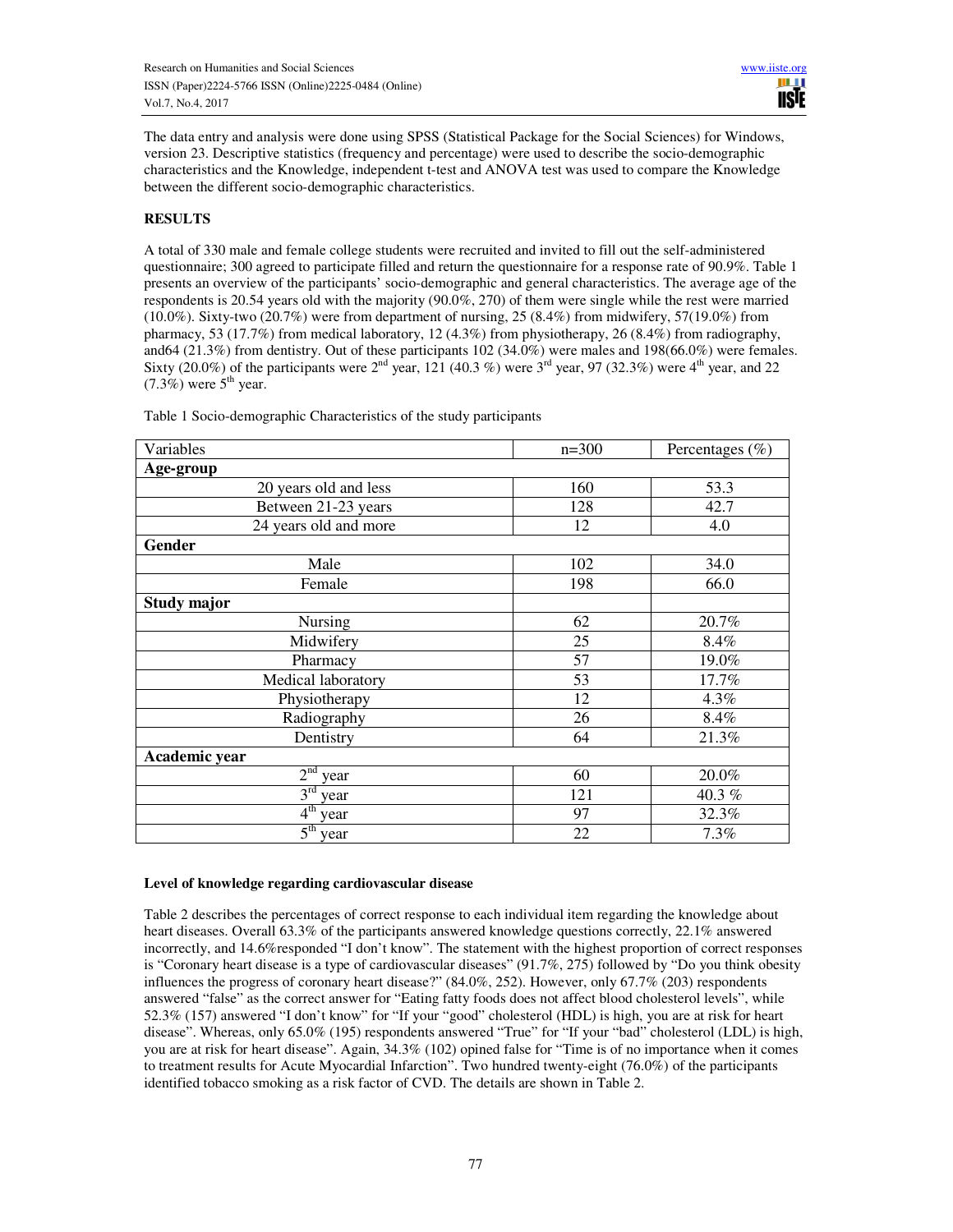# **Table 2 Knowledge of students regarding cardiovascular diseases risk factors**

|                                                                                                                                                | Frequency $(\% )$ |           |               |
|------------------------------------------------------------------------------------------------------------------------------------------------|-------------------|-----------|---------------|
| <b>Statements</b>                                                                                                                              | True              | False     | Don't<br>Know |
| If you have a family history of coronary heart disease, you are at<br>risk for developing heart disease                                        | 177(59.0)         | 46(15.3)  | 77(25.7)      |
| Keeping blood pressure under control will reduce a person's risk<br>for developing heart disease                                               | 222(74.0)         | 50(16.7)  | 28(9.3)       |
| If your "good" cholesterol (HDL) is high, you are at risk for<br>heart disease                                                                 | 88(29.3)          | 55(18.3)  | 157(52.3)     |
| A person who has diabetes can reduce their risk of developing<br>coronary heart disease if they keep their blood sugar levels under<br>control | 178(59.3)         | 78(26.0)  | 45(15.0)      |
| Regular physical activity will lower a person's chance of getting<br>heart disease                                                             | 207(69.0)         | 60(20.0)  | 33(11.0)      |
| Do you think obesity influences the progress of coronary heart<br>disease?                                                                     | 252(84.0)         | 38(12.7)  | 10(3.3)       |
| Coronary heart disease is a type of cardiovascular diseases                                                                                    | 275(91.7)         | 19(6.3)   | 6(2.0)        |
| Eating fatty foods does not affect blood cholesterol levels                                                                                    | 58(19.3)          | 39(13.0)  | 203(67.7)     |
| Do you think smoking habits influence the progress of coronary<br>heart disease?                                                               | 228(76.0)         | 35(11.7)  | 37(12.3)      |
| Time is of no importance when it comes to treatment results for<br>Acute Myocardial Infarction                                                 | 114(38.0)         | 102(34.3) | 83(27.7)      |
| Deep vein thrombosis and pulmonary embolism are a types of<br>cardiovascular diseases                                                          | 183(61.0)         | 90(30.0)  | 27(9.0)       |
| Atherosclerosis is a type of cardiovascular disease                                                                                            | 206(68.7)         | 50(16.7)  | 44(14.7)      |
| Do you think stress influences the progress of coronary heart<br>disease?                                                                      | 227(75.7)         | 53(17.7)  | 20(6.7)       |
| Stress may cause an increase in blood sugar, blood pressure, and<br>cholesterol levels                                                         | 227(75.7)         | 50(16.7)  | 23(7.7)       |
| Rheumatic heart disease is a type of cardiovascular diseases                                                                                   | 156(52.0)         | 94(31.3)  | 50(16.7)      |
| Myocardial oxygen supply is dependent on coronary blood flow                                                                                   | 213(71.0)         | 70(23.3)  | 17(5.7)       |
| The older a person is, the greater their risk of having coronary<br>heart disease                                                              | 221(73.7)         | 49(16.3)  | 30(10.0)      |
| High blood sugar makes the heart work harder                                                                                                   | 177(59.0)         | 78(26.0)  | 45(15.0)      |
| I would seek medical care urgently, even if chest pain was of<br>intermittent character                                                        | 170(56.7)         | 105(35.0) | 25(8.3)       |
| If your "bad" cholesterol (LDL) is high, you are at risk for heart<br>disease                                                                  | 195(65.0)         | 69(23.0)  | 36(12.0)      |

#### **Analysis of knowledge by socio-demographic characteristics of respondents**

In comparing the total knowledge scores, there is a significant difference between males and females ( $p =$ 0.0.19), whereas, there is no significant difference between the marital status or between type of study, (p=0.794), (p=0.700) respectively. The full results are shown in Table 3.

On the other hand, significant difference was found between the age-group ( $p = 0.039$ ). The post-hoc test shows that the significance difference lies between the age-group 20 years old and less with age-group 24 years old and above ( $p = 0.048$ ). The other significant differences were detected between the years of study( $p = 0.022$ ). The post-hoc test shows that the significance difference lies between years of study second year with fourth year ( $p =$ 0.023). The full results are shown in Table 4.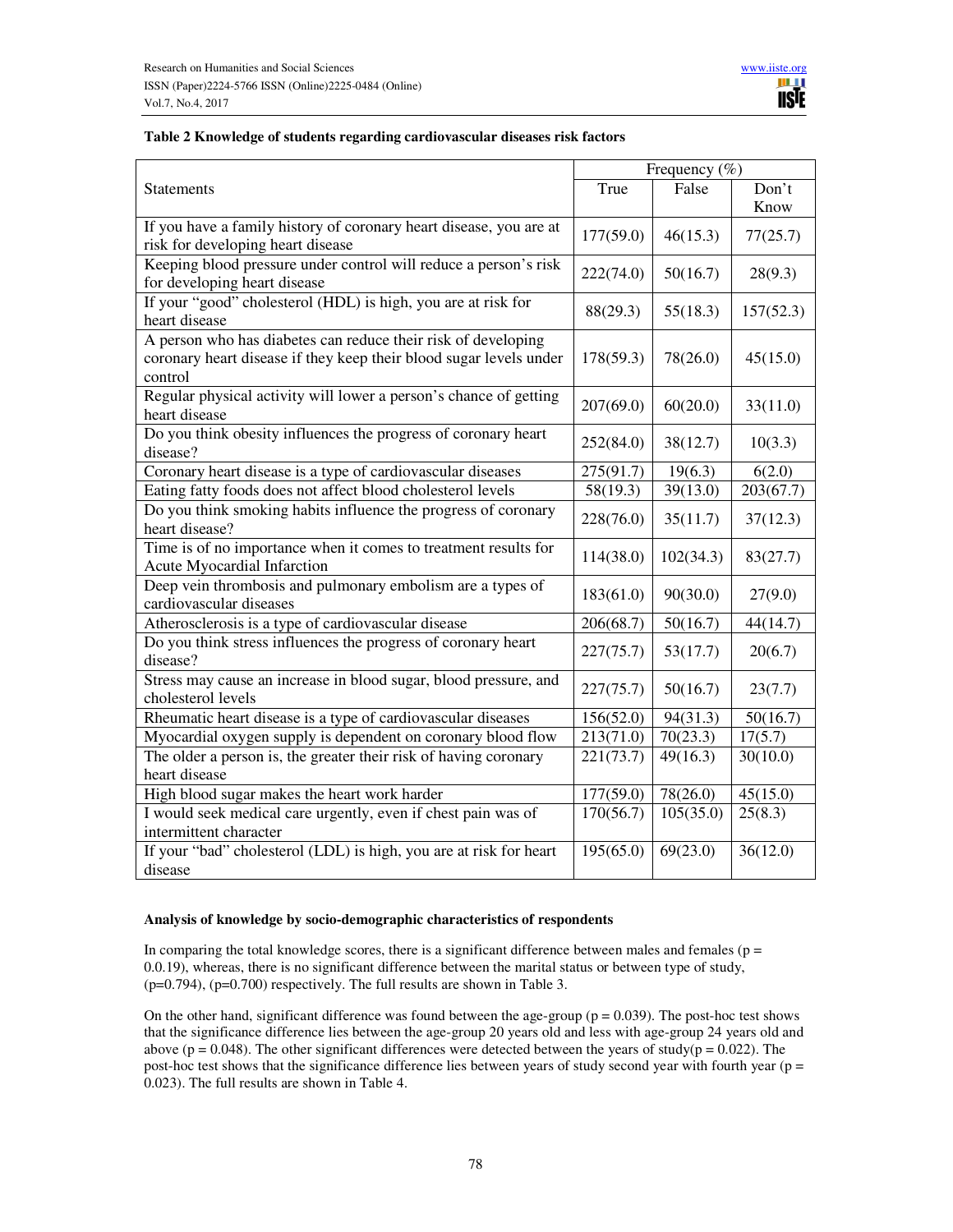Table 3 Comparison of Total Knowledge Scores between Gender, Marital status and Type of student using Independent *t* Test (N=300).

| Variable               | Mean $(SD)$ | $t$ statistics(df) | P value |  |
|------------------------|-------------|--------------------|---------|--|
| <b>Gender</b>          |             |                    |         |  |
| Male $(n=102)$         | 57.7(9.5)   | 2.37(298)          | 0.019   |  |
| Female $(n=198)$       | 55.1(8.8)   |                    |         |  |
| <b>Marital status</b>  |             |                    |         |  |
| Married $(n=30)$       | 56.0(8.8)   | 0.26(298)          | 0.794   |  |
| Single $(n=270)$       | 55.6 (12.0) |                    |         |  |
| <b>Type of student</b> |             |                    |         |  |
| Regular                | 56.0(9.2)   |                    | 0.700   |  |
| Upgrade                | 55.2(8.5)   | 0.39(298)          |         |  |

Table 4 Comparison of Total Knowledge Scores between Age-group, Place of residence and Year of study using ANOVA Test (N=300).

| Variable                        | Mean (SD)   | $t$ statistics(df) | P value |  |
|---------------------------------|-------------|--------------------|---------|--|
| Age-group                       |             |                    |         |  |
| 20 years and less $(n=160)$     | 56.9(9.1)   | 3.3(2)             | 0.039   |  |
| Between $21 - 23$ years (n=128) | 55.4 (9.2)  |                    |         |  |
| 24 years and above $(n=12)$     | 50.4(7.4)   |                    |         |  |
| <b>Place of residence</b>       |             |                    |         |  |
| City $(n=127)$                  | 56.4(8.3)   |                    |         |  |
| Village $(n=154)$               | 55.7(9.3)   | 0.19(2)            | 0.831   |  |
| Camp $(19)$                     | 55.6 (10.6) |                    |         |  |
| <b>Year of study</b>            |             |                    |         |  |
| 2 <sup>nd</sup>                 | 59.1(9.1)   |                    | 0.022   |  |
| 3 <sup>rd</sup>                 | 55.6 (10.0) | 3.24(3)            |         |  |
| $4^{\rm th}$                    | 54.9 (7.4)  |                    |         |  |
| $5^{\text{th}}$                 | 54.2 (10.2) |                    |         |  |
| <b>Faculty</b>                  |             |                    |         |  |
| Nursing $(n=62)$                | 54.6 (10.7) |                    | 0.060   |  |
| Midwifery $(n=25)$              | 55.1(11.8)  | 2.04(6)            |         |  |
| Pharmacy (57)                   | 54.6 (7.7)  |                    |         |  |
| Medical laboratory (53)         | 57.9 (7.0)  |                    |         |  |
| Physiotherapy (13)              | 59.0(8.6)   |                    |         |  |
| Radiography (26)                | 59.8 (7.5)  |                    |         |  |
| Dentistry (64)                  | 56.0(9.1)   |                    |         |  |

# **DISCUSSION**

Cardiovascular diseases (CVDs) include a variety of medical conditions mainly comprising of coronary heart disease, rheumatic heart disease, cerebrovascular disease and other numerous conditions (WHO, 2016). Statistics have shown that CVDs are the most common cause of mortality worldwide, including Palestine. As most of CVDs' risk factors are reversible and can be controlled at an early stage; the disease can be prevented by increasing the level of awareness regarding the causes or risk factors of CVD. The low level of knowledge might lead to bad attitudes and poor practice of healthy lifestyles. In this study, the general knowledge of CVD among undergraduate university students was fair as  $63.3\%$  (n=190) of the participants answered knowledge questions correctly. On the other hand, 36.7% of the people were not able to give 20 correct answers. This shows the lack of awareness among college population of Palestine. This research findings were consistent with others worldwide research finding that done in university students and general population (Flink et a., 2013; Mosca et al., 2013; Vaidya et al., 2013).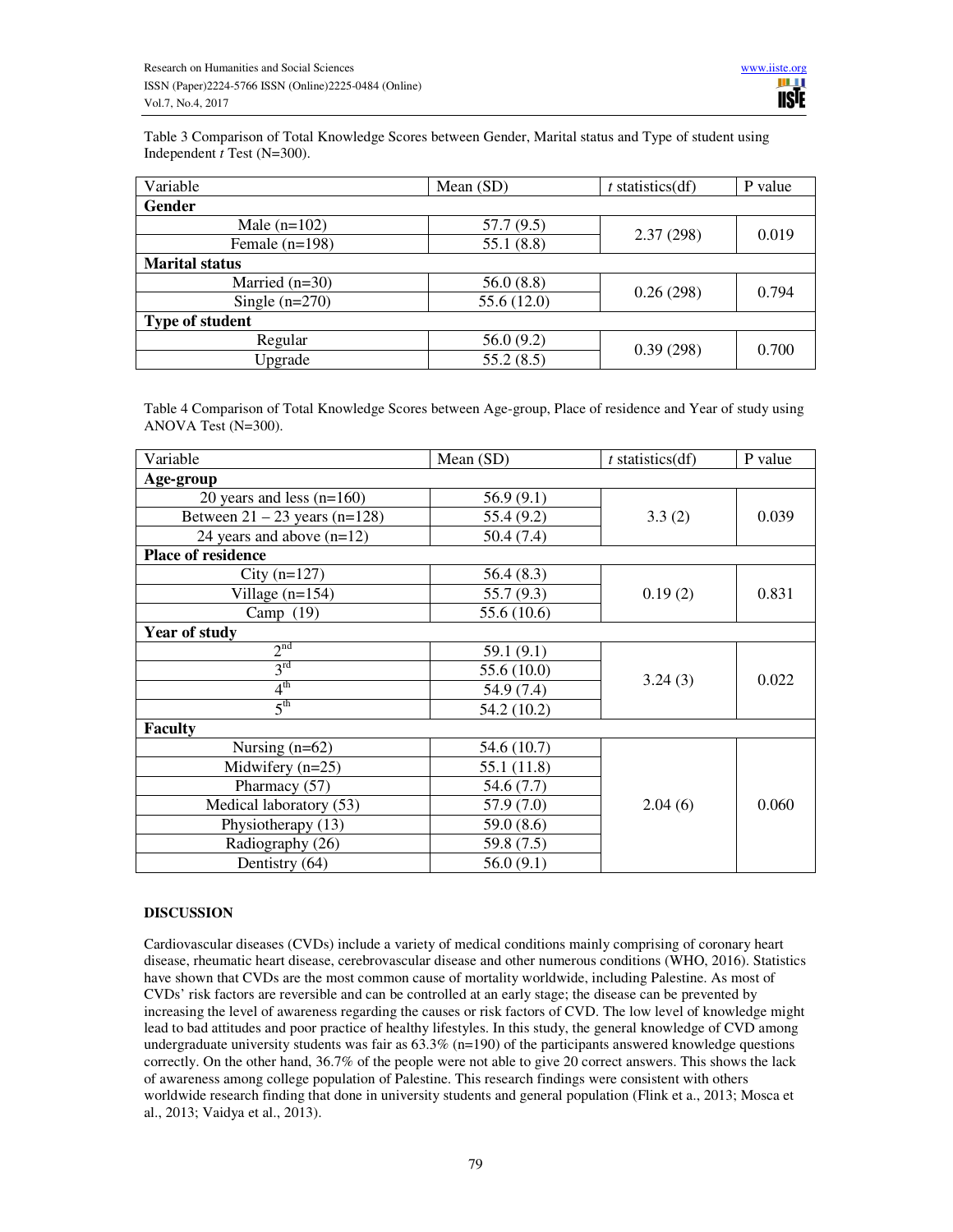In assessment of the knowledge of the participants it was observed that more than 50% of the students were aware about leading risk factors for CVDs including smoking; raised blood pressure, obesity, increased cholesterol & glucose levels. This is supported by the results of a study conducted in Kuwait which showed that about half of the people were aware of the majority of risk factors of CVDs (Awad and Al-Nafisi, 2014).Smoking is a major cause of CVD and contributes to approximately 10%of all cardiovascular related deaths worldwide (Yoon et al., 2001). Secondhand exposure to smoke causes coronary heart disease in adults, increasing the risk of disease by approximately 25–30% (Institute of Medicine, 2010). Similar to other reports (WHO, 2012), very few of our participants acknowledged the fact that smoking increase cardiovascular disease risk.

Although relationship between stress and CVD is not clear, our study participant perceived that stress is an important risk factor for CVD. The study results are consistent with other studies reported stress to be one of the most commonly mentioned causes of CVD (Schneider et al., 2003).A study from UK had reported about the South Asians immigrants that they feel stressed and perceive that stress is a major cause of heart disease, and stress management plays such an important role in managing the risk factor of CVD as likely to cause heart disease (Farooqi et al., 2000; Khayyam-Nekouei et al., 2013).A study found that 86% subjects believed that reducing stress was one of the ways to prevent or reduce the heart disease occurrence (Winham et al., 2011).

Physical activity is one of the important protective factors for CVDs and according to current American Heart Association (AHA) recommendations, moderate exercise of at least 150 minutes/week or vigorous exercise of 75 minutes/week helps to improve cardiovascular health(American Heart Association, 2014) and studies have proved that sedentary lifestyle is a major hazardous risk factor for both men and women leading to obesity, cardiovascular diseases and increase in both morbidity and mortality (Barnes, 2012; Warren et al., 2010). Physical inactivity as a risk factor was identified by 69% of respondents. On the other hand, almost one-third (31.0%) of the study participants were not aware that regular physical activity will lower a person's chance of getting heart disease. Nevertheless, the study participants show lower knowledge related to physical inactivity and obesity as risk factors when compared with the figures in Jordan (Mukattash et al., 2012), and in Nepal (Vaidya and Krettek, 2013).

#### **Conclusion**

The common assumption is that college students are in the prime of their health based on their age and level of physical activity. Lack of awareness about CVD risk factors and unhealthy behavioral practices are prevalent among the study participants. The low level of knowledge might lead to bad attitudes and poor practice of healthy lifestyles. Over time, these practices may predispose them to cardiac risk. Therefore, health educators, nurses and other primary care providers working with college populations should overcome the assumption that college students are healthy and should advocate them to implement and maintain a healthy standard of living for cardiovascular disease prevention. However, efforts for health-promotion if started at an early and healthy age can result in better quality of life of adolescent population with reduced burden of such disorders on the society. Thus, assessment of level of awareness regarding CVDs risk factors provide the basis for best practice by health educators, nurses and other health providers working with college populations.

**Conflicts of interest:** The authors declare that they have no competing interests.

# **ACKNOWLEDGEMENT**

Authors are much grateful to those students who participated in this study.

# **References**

American Heart Association. (2011). What is cardiovascular disease (heart disease)? Retrieved From: http://www.heart.org/HEARTORG/Caregiver/Resources/WhatisCardiovascularDisease/What-is-Cardiovascular-Disease\_UCM\_301852\_Article.jsp

American Heart Association Recommendations for Physical Activity in Adults [Internet]. [cited 2017 Jan 4]. Available from: http://www.heart.org/HEARTORG/GettingHealthy/PhysicalActivity/FitnessBasics/American-Heart-Association-Recommendations-for-Physical-Activity-in-Adults\_UCM\_307976\_Article.jsp